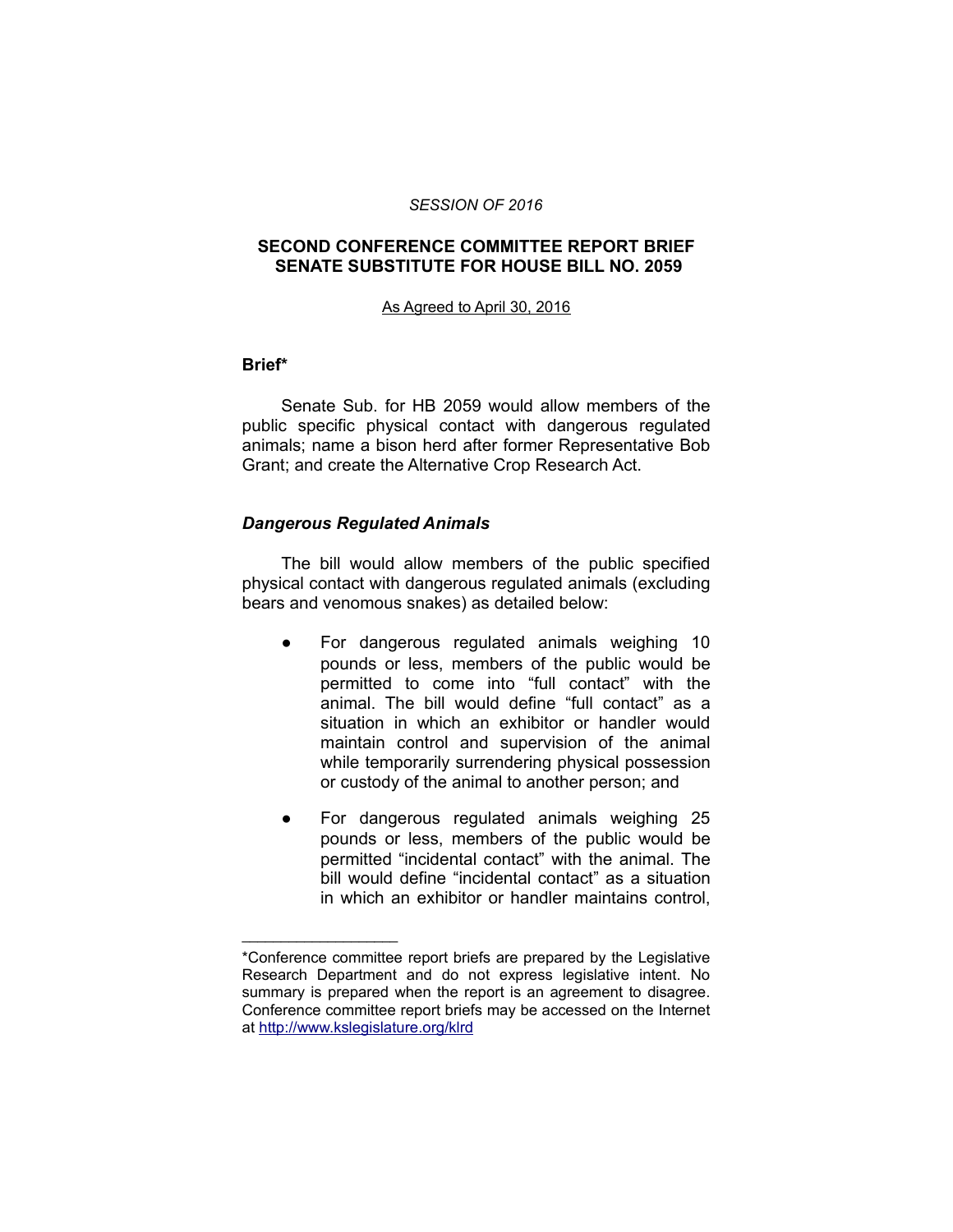possession, and supervision of an animal while permitting the public to come into contact with it.

The bill would define "control" as keeping an animal in a harness and connected to a leash.

A dangerous regulated animal could only be used for contact with the public if the exhibitor:

- Evaluates the animal and ensures it is compatible with the intended uses of the animal;
- Takes reasonable sanitary precautions to minimize the possibility of disease or parasite transmission which could adversely affect the health or welfare of members of the public or wildlife; and
- Exhibits the animal in a manner that prevents injuries to members of the public or wildlife.

The bill would require all dangerous regulated animals to be maintained under strict supervision and control in order to prevent injuries to members of the public. Additionally, dangerous regulated animals removed from confinement would not be allowed to run at large or be tethered outside.

Before a member of the public comes into physical contact with a dangerous regulated animal weighing between 10 and 25 pounds, he or she would be required to read and sign a statement that contains the following, "the handling or petting of a dangerous regulated animal is inherently dangerous and may result in scratches, bites, or other injuries."

Finally, institutions accredited by the Association of Zoos and Aquariums or the Zoological Association of America would be exempted from the reporting and license compliance that is required of local animal control authorities.

2 - 2059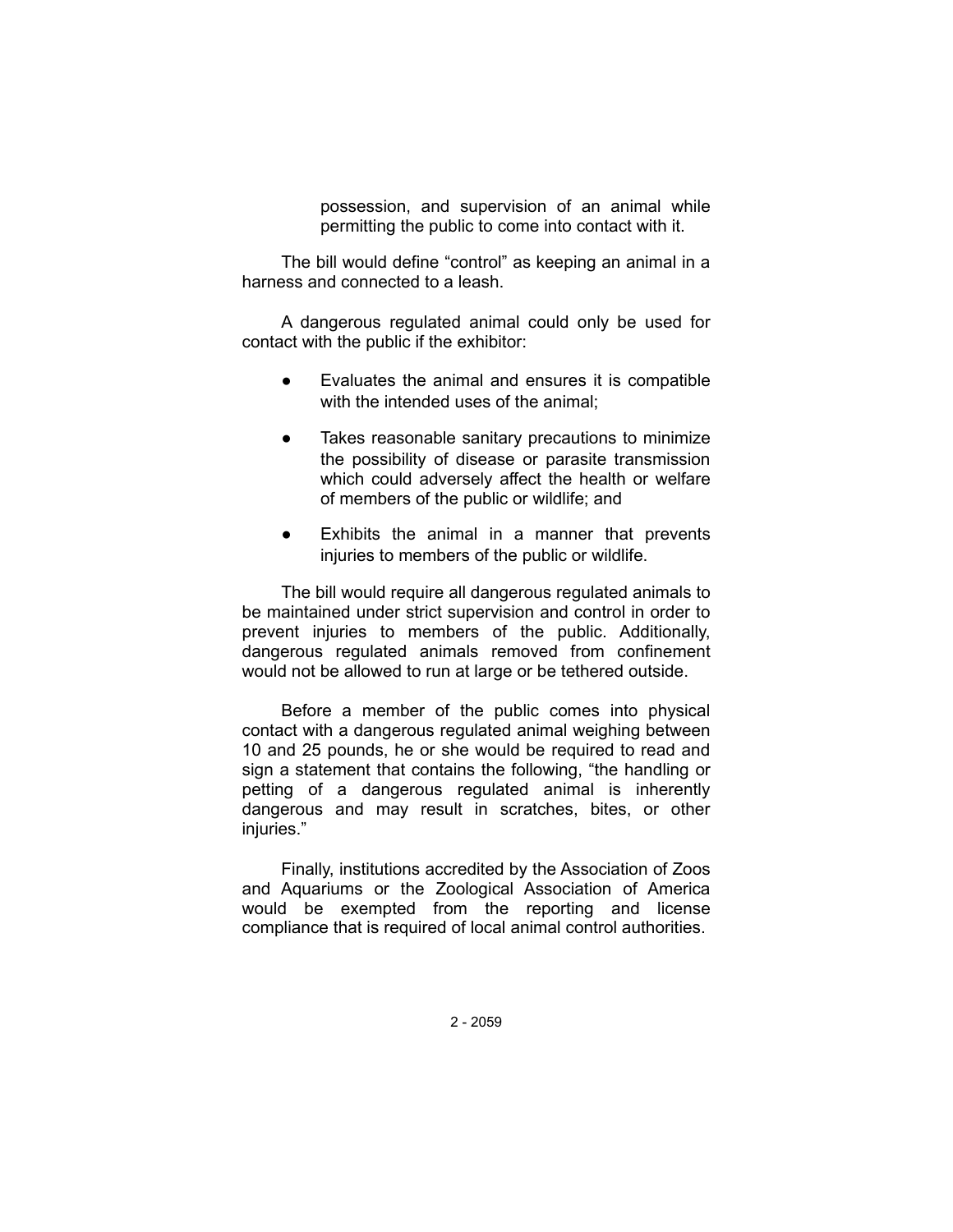# *Bob Grant Bison Herd*

The bill would name the bison herd at the mined land wildlife area in Crawford County the "Bob Grant Bison Herd," on January 1, 2017.

# *Alternative Crop Research Act*

The bill also would create the Alternative Crop Research Act (Act). The Act would allow the Kansas Department of Agriculture (KDA), alone or in coordination with a state educational institution (defined by the bill to be the six Regents' institutions), to cultivate industrial hemp grown from certified seed and promote the research and development of industrial hemp. Research conducted on industrial hemp under the Act could include:

- Oversight and analysis of growth to conduct research of required soils, growing conditions, and harvest methods;
- Seed research, including seed availability, creation of hybrid types, in-the-ground variety trials, and seed production;
- Economic feasibility analysis;
- Analysis of estimated value-added benefits, including environment benefits;
- Study of world-wide agronomy research on industrial hemp varieties, production, and utilization; and
- Study of feasibility of attracting federal and private funding for research.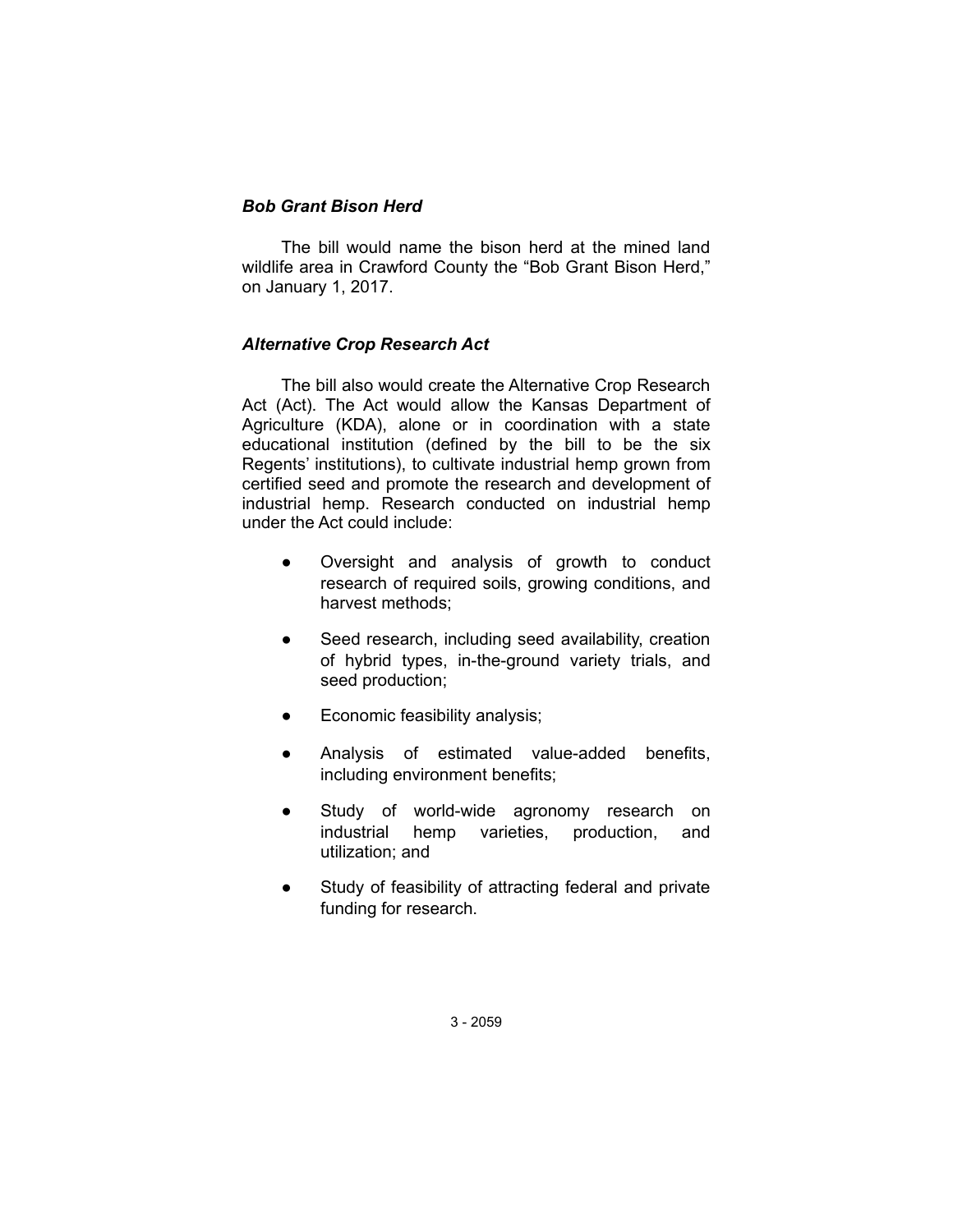The Secretary of Agriculture would be authorized to promulgate rules and regulations to carry out the provisions of the Act.

The bill also would define the following key terms related to the Act:

- "Certified seed" would mean industrial hemp seed that has been certified as having no more tetrahydrocannabinol (THC) concentration than allowed in the federal Controlled Substances Act;
- "Industrial hemp" would mean all parts and varieties of the plant *cannabis sativa*, cultivated or possessed by a state educational institution or KDA, whether growing or not, that contain a THC concentration no more than the amount allowed under the federal Controlled Substances Act;and
- "THC" would mean the natural or synthetic equivalents of the substances contained in the plant or in the resinous extracts of cannabis or any synthetic substances, compounds, salts, or derivatives of the plant or chemical and their isomers with similar chemical structure and pharmacological activity.

Finally, the bill would amend the state Controlled Substances Act to specify the penalties in that law would not apply to actions authorized by the bill. Language in the bill also would specify that nothing in the bill could be construed to authorize a violation of federal law.

# **Conference Committee Action**

The second Conference Committee agreed to:

● Retain the contents of Senate Sub. for HB 2059 as it left the first Conference Committee, which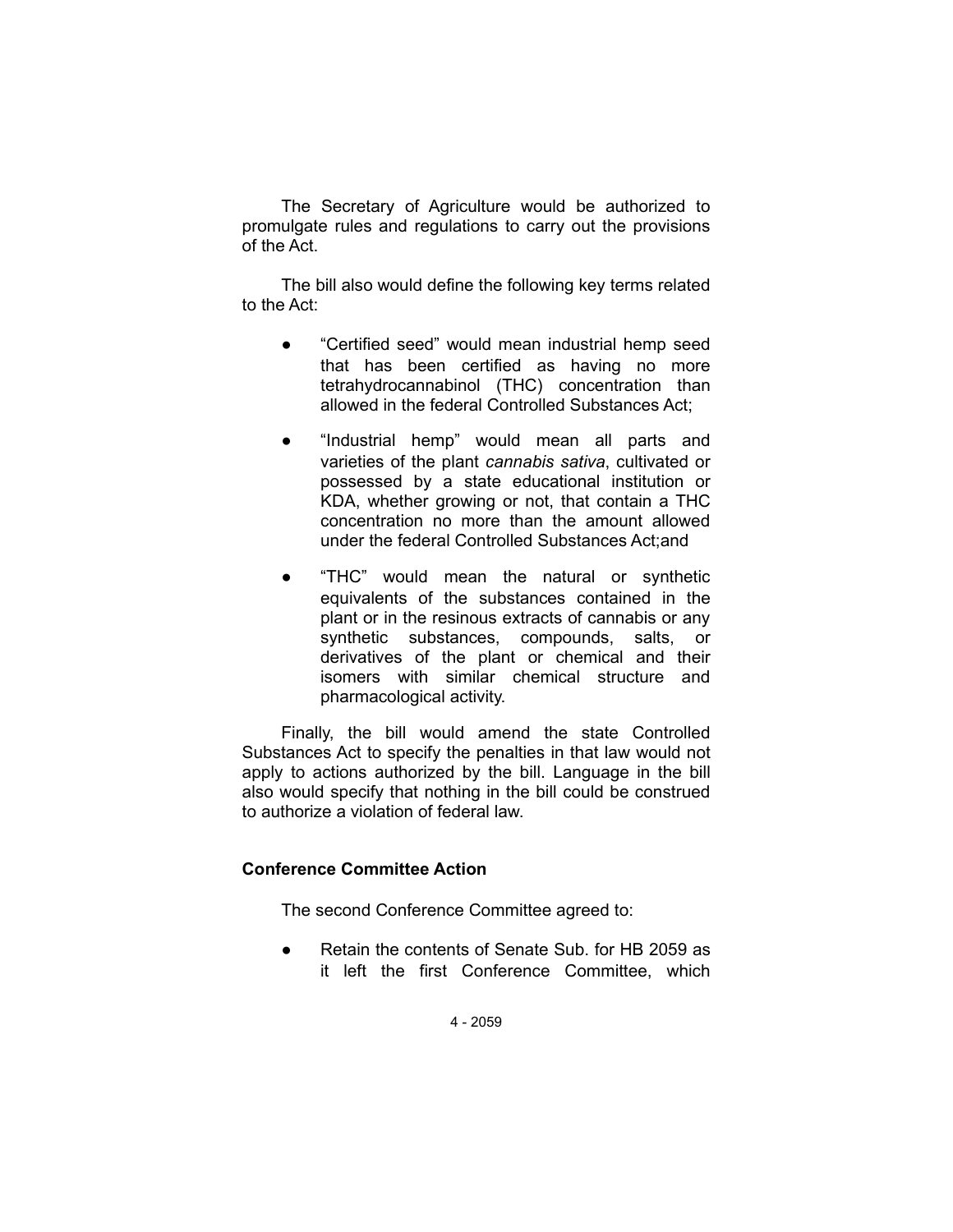included language about dangerous regulated animals;

- Add the language of the House version of HB 2547, regarding the Bob Grant Bison Herd, with an effective date of January 1, 2017; and
- Add language from the House Committee of the Whole version of HB 2049, which establishes the Alternative Crop Research Act.

# **Background**

[*Note:* the second Conference Committee agreed to add the provisions of various bills to Senate Sub. for HB 2059, including:

- Senate Sub. for HB 2059, as agreed to by the first Conference Committee, which includes the provisions of SB 97, as amended by the House Committee (the first Conference Committee removed the prior content of Senate Sub. for HB 2059 which dealt with application requirements and fees to appropriate water that otherwise leaves the states and chemigation permits);
- HB 2547, as introduced; and
- New Sections 12 and 13 of HB 2049, as amended by the House Committee of the Whole, which were originally part of HB 2329.]

## *SB 97 Background*

The bill was introduced by the Senate Committee on Natural Resources.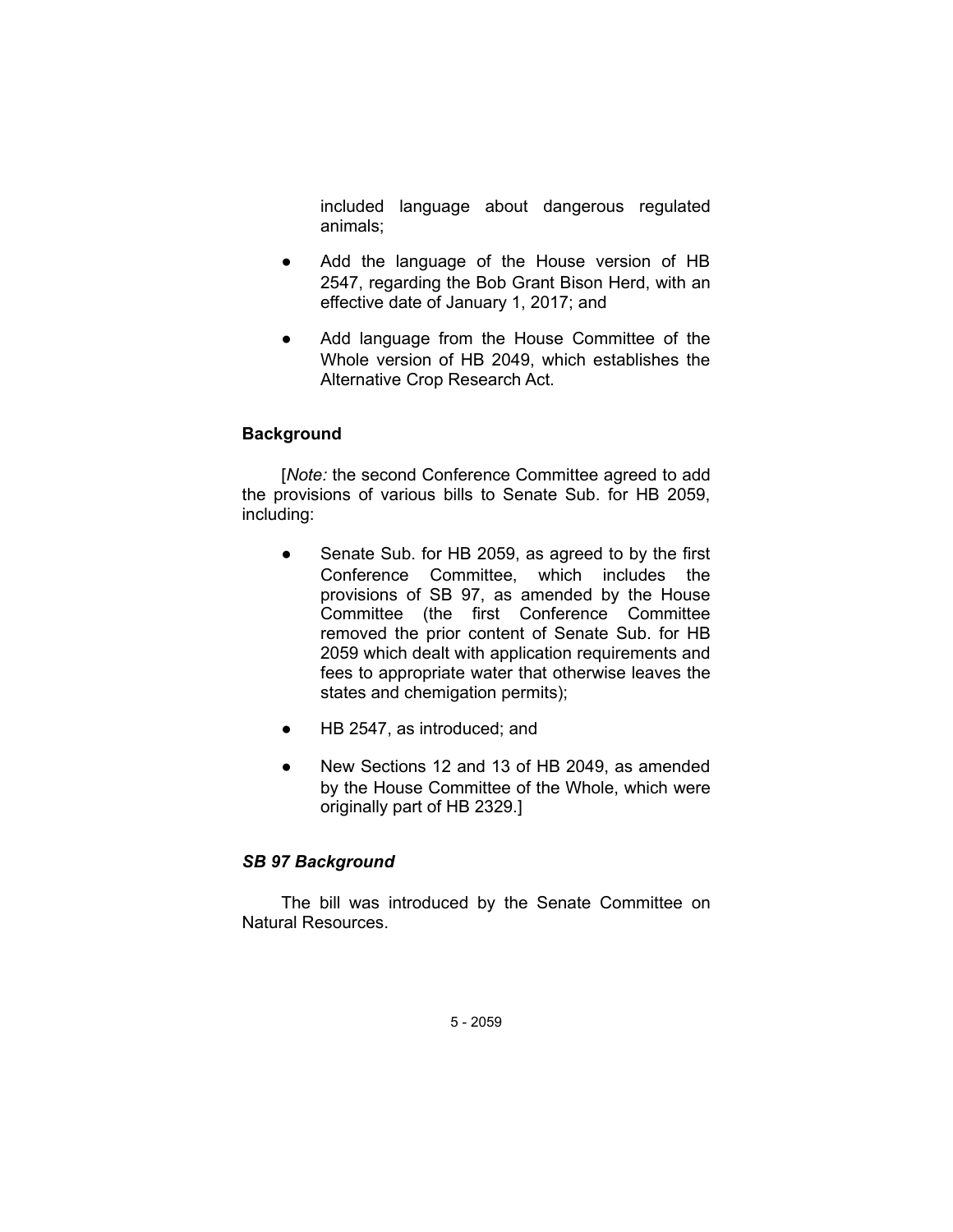At the Senate Committee hearing, the Director of Tanganyika Wildlife Park, located in Goddard, Kansas, presented testimony in favor of the bill. The Director stated Tanganyika is one of the largest attractions in Kansas, having more than 104,000 visitors in 2014. Additionally, many of Tanganyika animals are used for live interactive demonstrations on Jack Hanna's various television appearances, along with other appearances on various daily and late night talk shows. The Director of Tanganyika stated the current law restricts accredited Kansas zoos from using small cats for educational interactive experiences. By passing the bill, Tanganyika would be able to offer visitors a supervised, up close, and personal experience with the cats while they are small. Additionally, the Director stated the bill would remove cheetahs and clouded leopards from the dangerous animal list, as they have been unfairly grouped with all the big cats that also are listed on the dangerous animal list.

Columbus Zoo and Aquarium Director Emeritus Jack Hanna and representatives of the Zoological Association of America, the Dallas Zoo, and the Nashville Zoo provided written testimony in favor of the bill.

Opponents to the bill included a private citizen and a representative of the Humane Society of the United States (HSUS). The private citizen related the story of his wife, whose arm was severed by a tiger at a private zoo in Kansas during a visit with a Boy Scout troop. The HSUS representative provided background to the Committee on the reason for current law, which was passed in 2006 after the 2005 death of a Kansas high school student who was posing for her senior pictures with a tiger at a U.S. Department of Agriculture-licensed wildlife facility in Kansas. The opponents stated wild animals retain their basic instincts, even if born in captivity and hand-raised and the accreditation process through the Association of Zoos and Aquariums of the Zoological Association of America, as stated in the bill, needs to be closely vetted.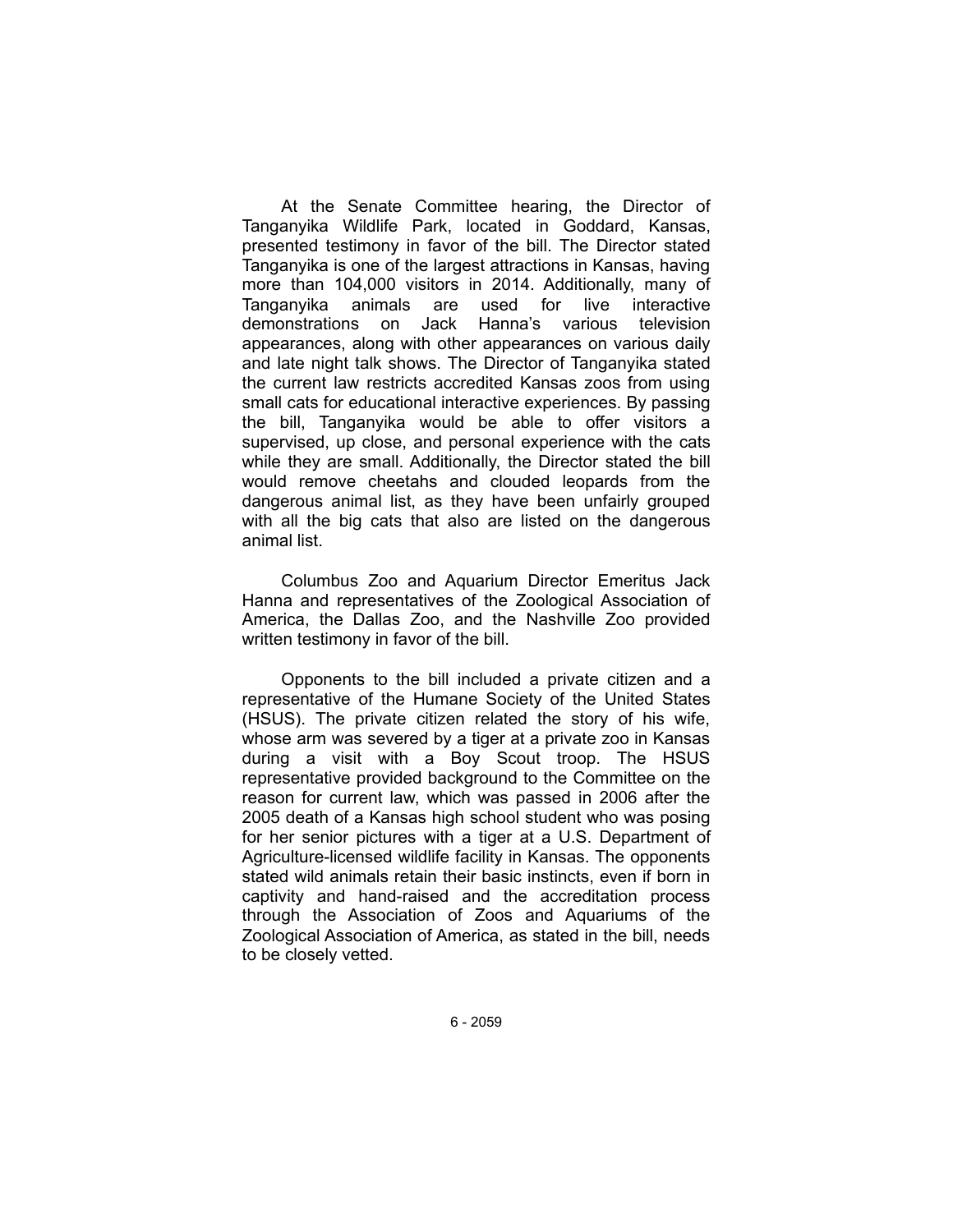Former Kansas Senator Dwayne Umbarger and two private citizens (the parents of the Kansas high school student that was killed) also provided written testimony opposing the bill.

The Senate Committee amended the bill to clarify dangerous regulated animals removed from confinement would not be allowed to run at large or be tethered outdoors. In addition, three technical amendments were adopted by the Senate Committee.

The Senate Committee of the Whole amended the bill to restore "cheetahs" to the list of dangerous regulated animals, which is current law, and added the definition of "control." The Committee decreased the weight of a dangerous regulated animal that members of the public would be permitted to come into "full contact" with from 25 to 10 pounds. The Committee also added language requiring members of the public to read and sign a statement regarding handling or petting dangerous regulated animals and that doing so may result in injury of some kind.

At the hearing on SB 97 before the House Committee on Agriculture and Natural Resources, proponents included two representatives of Tanganyika Wildlife Park and the Executive Director of the Zoological Association of America. In addition, Senator Kerschen appeared before the Committee and provided written testimony in support of the bill. Written testimony in support of the bill was distributed from a representative of the Columbus Zoo, the Nashville Zoo, the Chief of Police of Goddard, and two doctors of veterinary medicine. There were no neutral conferees.

Opponents to the bill included the Atchison County Sheriff, a representative of HSUS, a representative of Spay/Neuter Kansas and four individuals. Written testimony in opposition to the bill was provided by the Director of Rolling Hills Zoo, the Association of Zoos and Aquariums, Animal Outreach of Kansas, Operation Wildlife, the Global Federation of Animal Sanctuaries, the Wildcat Sanctuary,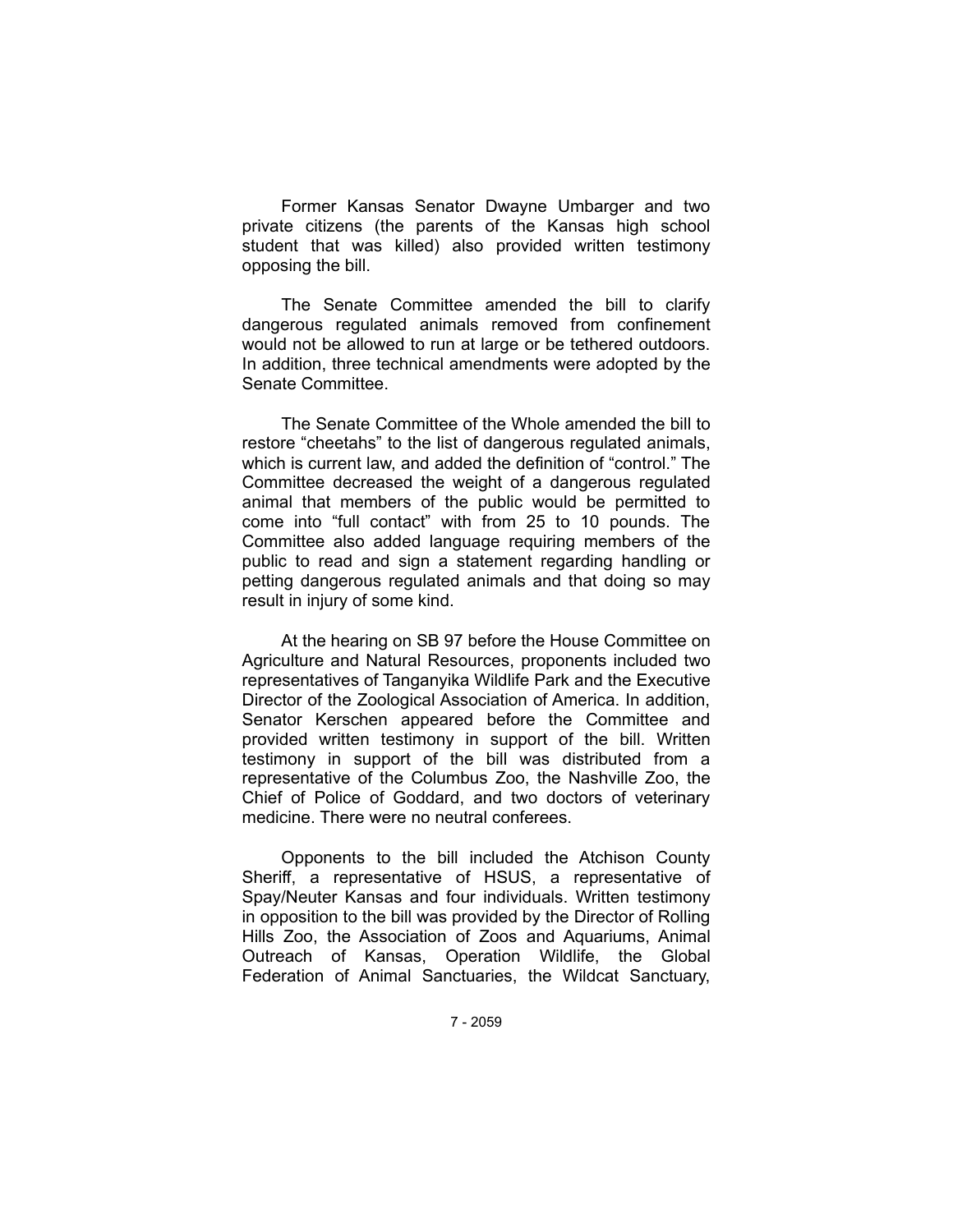Tigers in America, Performing Animal Welfare Society, Big Cat Rescue, Sedgwick County Zoo, and the Kansas Animal Control Association.

The House Committee on Agriculture and Natural Resources amended the bill to include all venomous snakes as a part of the definition of "regulated dangerous animal" rather than just non-native venomous snakes (current law); change the weight limit for incidental contact with dangerous regulated animals from 40 pounds to 25 pounds; include the clouded leopard in the definition of "regulated dangerous animal," and update statutory date changes to reflect sections being amended (technical).

The fiscal note prepared by the Division of the Budget on the bill, as introduced, states the League of Kansas Municipalities is unable to determine what fiscal effect the enactment of the bill would have on Kansas cities.

### *HB 2547 Background*

At the hearing before the House Committee on Agriculture and Natural Resources on HB 2547, Representative Lusker appeared as a proponent and explained that former Representative Grant had a great interest in the maintenance of the bison herd in Crawford County.

Also appearing as a proponent was a spokesperson from the Kansas Department of Wildlife, Parks and Tourism (KDWPT). The spokesperson indicated the bison herd was one of three maintained in the state by the agency. The bison herd in Crawford County has five animals in it. The spokesperson indicated the KDWPT would phase in the appropriate signage and publications as they are needed.

The House Committee on Agriculture and Natural Resources recommended the bill be placed on the Consent Calendar.